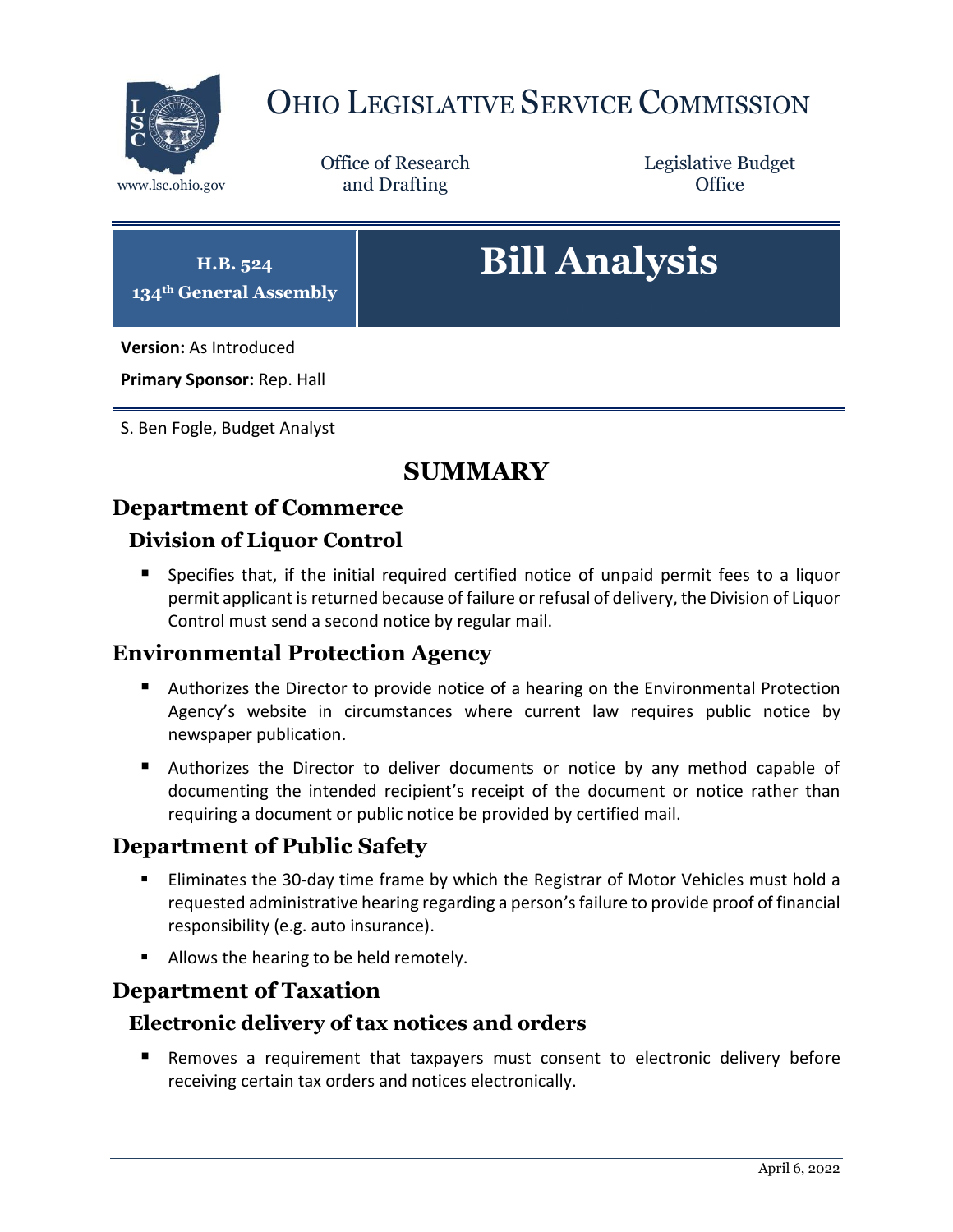### **Department of Transportation**

- Makes advertising for bids for Ohio Department of Transportation (ODOT) contracts in a newspaper of general circulation optional rather than required.
- Requires, rather than authorizes, the ODOT Director to publish notice for bids in other publications as the Director considers advisable.

### **Notice and submission requirements**

- Makes changes throughout the Revised Code related to:
	- Notice requirements related to certain events or services; and
	- □ Electronic submission to receive certain public services.

### **Electronic meetings for public entities**

 Makes changes throughout the Revised Code to permit certain public entities to meet via electronic means.

## **DETAILED ANALYSIS**

### **Department of Commerce**

### **Division of Liquor Control**

#### **Payment of liquor application fees**

The bill specifies that, if the initial required certified notice of unpaid permit fees to a liquor permit applicant is returned because of failure or refusal of delivery, the Division of Liquor Control must send a second notice by regular mail. It retains the requirement that the Division cancel the permit application if the permit applicant does not remit the unpaid permit fees to the Division within 30 days of the first notice. $1$ 

## **Environmental Protection Agency**

#### **General authorizations**

The bill provides general authorization to the Director of the Ohio Environmental Protection Agency (OEPA) as follows:

- Authorizes the Director to provide public notice of a hearing on the OEPA website in circumstances in which the Director currently must provide notice by newspaper publication;
- Authorizes the Director to deliver documents or notice by any method capable of documenting the intended recipient's receipt of the document or notice in circumstances

 $\overline{a}$ 

 $1 R.C. 4303.24.$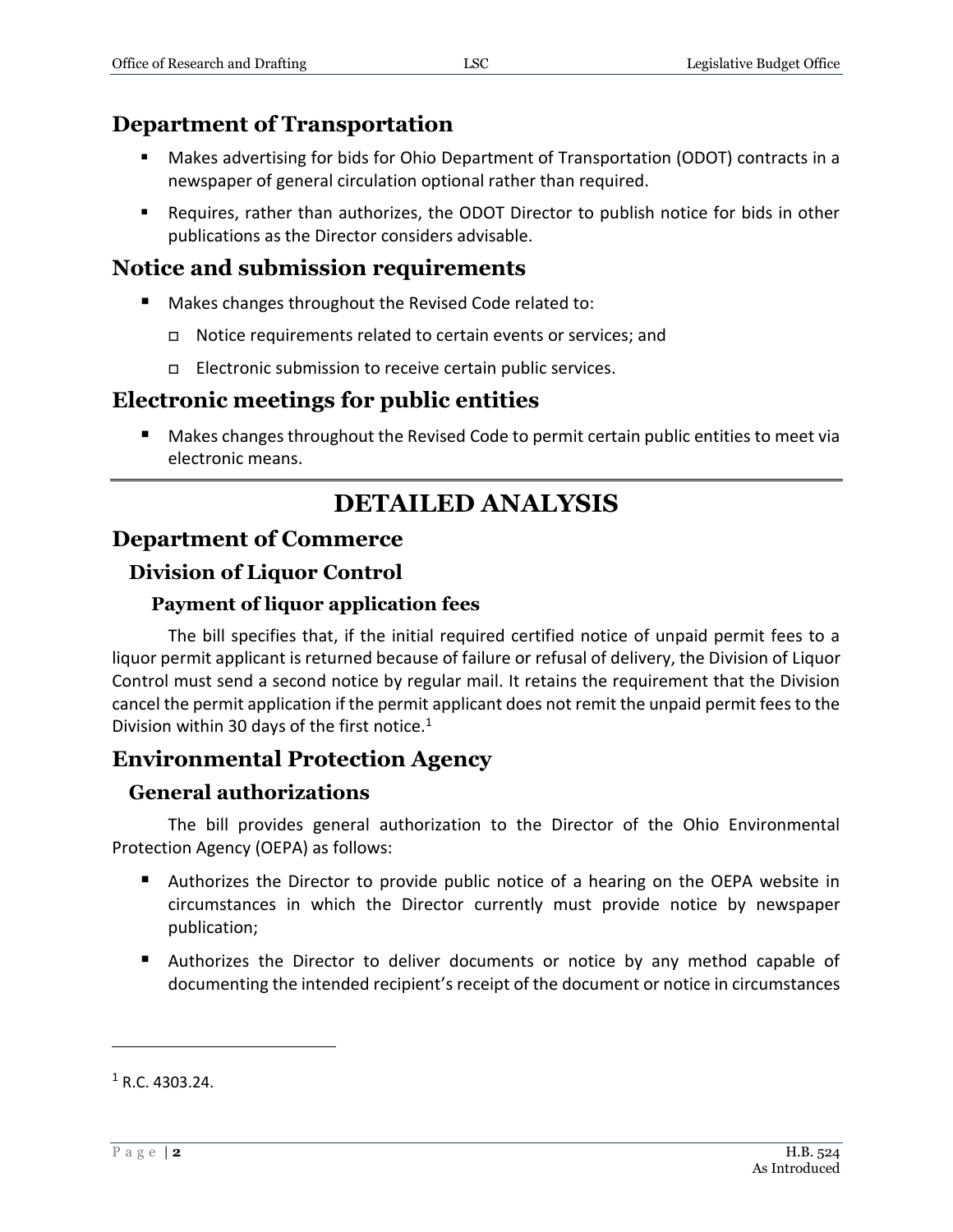in which the Director currently must provide the document or public notice by certified mail. $2$ 

It is unclear why, given these broad authorizations, the bill also amends other notice provisions that provide for newspaper publication or certified mail. $3$ 

## **Department of Public Safety**

## **Noncompliance hearings regarding proof of insurance**

The bill eliminates the 30-day time frame by which the Registrar of Motor Vehicles must hold a requested administrative hearing regarding a person's failure to provide proof of financial responsibility (e.g. auto insurance). The bill also permits the hearing to be held remotely. Under current law retained by the bill, a person adversely affected by an administrative driver's license suspension associated with this offense may request a hearing within 10 days of the issuance of the order imposing the suspension. 4

## **Department of Taxation**

## **Electronic delivery of tax notices and orders**

Current law generally allows the Department of Taxation to serve tax notices or orders electronically, but only with the taxpayer's prior consent. The bill removes this consent requirement. It further adds that electronic notification can be made to a taxpayer's authorized representative, and specifies that the notification can be made by any electronic means, including email and text message.<sup>5</sup>

## **Department of Transportation**

The bill makes advertising for bids for Ohio Department of Transportation (ODOT) contracts in a newspaper of general circulation optional and requires the ODOT Director to publish notice for bids in other publications, as the Director considers advisable. Current law specifies the opposite  $-$  it requires newspaper publication and makes other publications optional.<sup>6</sup>

## **Changes to notice requirements**

The bill also modifies the type of communication media through which public entities or others may make required notice of events or services. The table below describes the type of notice and the change made to the permitted form of communication. The table indicates these changes as follows:

 $\overline{a}$ 

<sup>2</sup> R.C. 3745.019.

<sup>&</sup>lt;sup>3</sup> See for example, R.C. 3704.03, 3734.02, and 3734.021.

<sup>4</sup> R.C. 4509.101. See "Table 2" infra.

<sup>5</sup> R.C. 5703.37.

 $6$  R.C. 5525.01.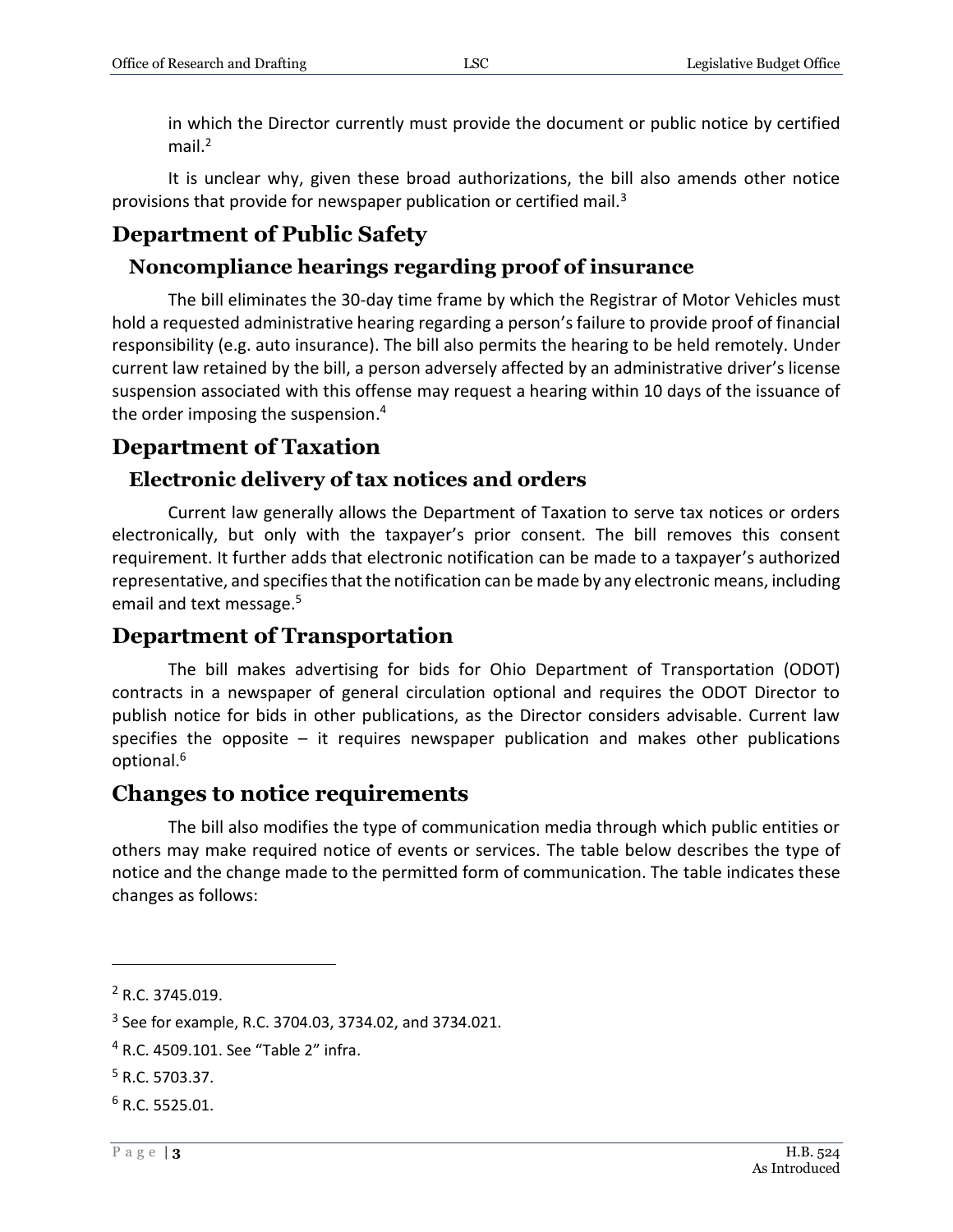| <b>Type of notice</b>                                                                                                                        | <b>Mail</b>  | Email/<br>electronic | In-person | R.C. citation          |
|----------------------------------------------------------------------------------------------------------------------------------------------|--------------|----------------------|-----------|------------------------|
| Notice to General<br>Assembly members<br>regarding changes to<br>capital appropriations                                                      | C            | A                    |           | 127.15                 |
| ODM, Department of<br>Health, and nursing<br>facilities - written notice<br>regarding nursing facility<br>certification and survey<br>orders | $\mathsf{C}$ |                      | C         | 5165.867               |
| ODM - notice to hospital<br>of preliminary amount of<br><b>Hospital Care Assurance</b><br>Program assessment                                 | R            |                      |           | 5168.08                |
| ODM - notice to hospital<br>of preliminary amount of<br>hospital assessment                                                                  | R            |                      |           | 5168.22 and<br>5168.23 |
| Notices related to coal<br>mining reclamation<br>services                                                                                    | C            | A                    |           | 1513.08                |

## **Authority for public entities to meet via electronic means**

The bill permits certain public entities to meet via electronic means, instead of in-person meetings, provided that the meetings still allow for interactive public attendance.

| Table 2: Public entities authorized to meet via electronic means |                                                                                                                                                                                 |                  |
|------------------------------------------------------------------|---------------------------------------------------------------------------------------------------------------------------------------------------------------------------------|------------------|
| <b>Public entity</b>                                             | <b>Description</b>                                                                                                                                                              | R.C.<br>citation |
| Ohio Advisory Council for the<br>Aging                           | Permits the council to form a quorum and take votes at<br>meetings conducted electronically, if arrangements are<br>made for interactive public attendance at those<br>meetings | 173.03           |

 $<sup>7</sup>$  The bill expands this current authority by also permitting the notice to be provided by other means</sup> reasonably calculated to provide prompt actual notice.

 $\overline{a}$